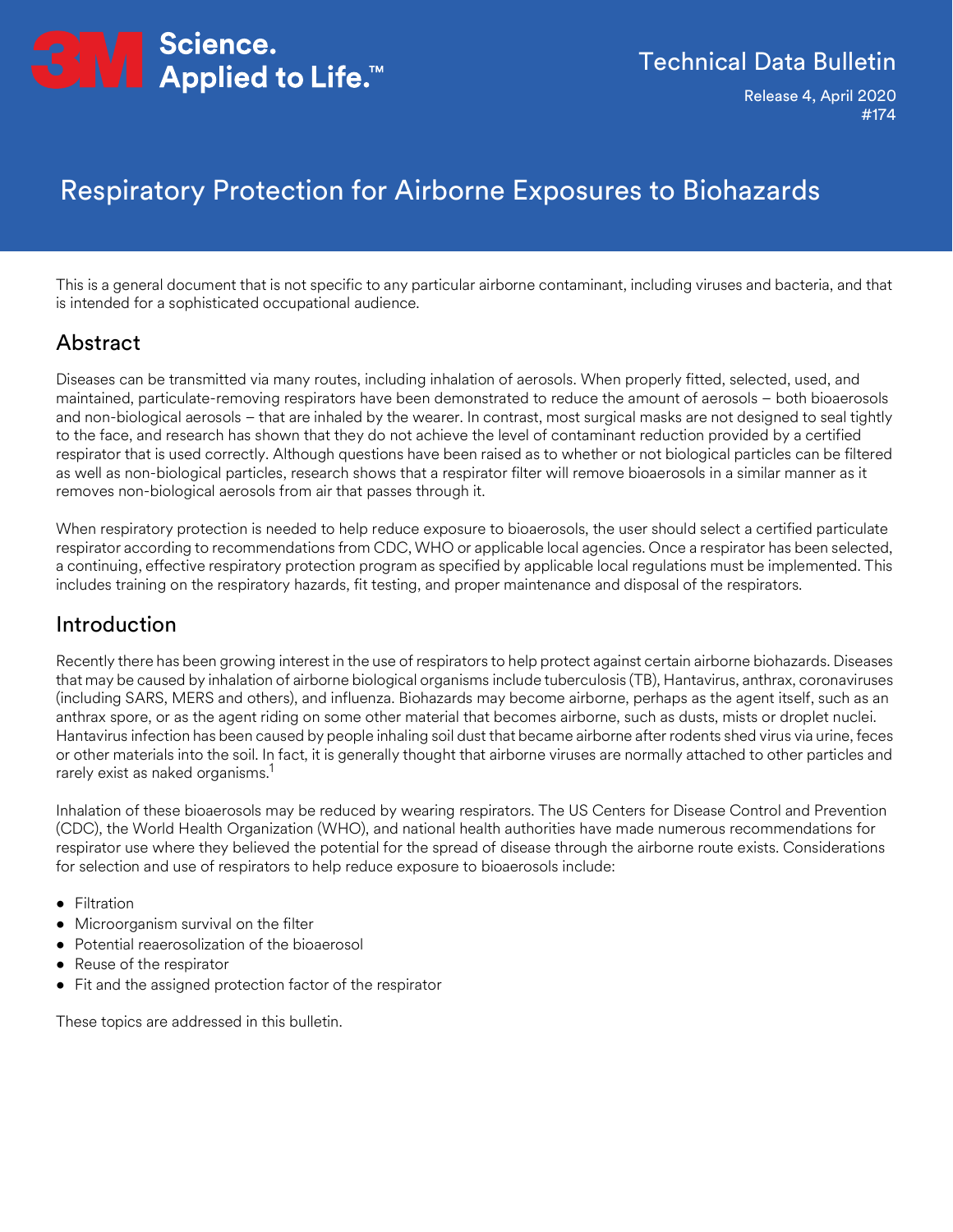## Routes of Exposure

Inhalation is not the only route of exposure for biohazards. Infection can occur from other routes of exposure, such as ingestion, skin and mucous membrane penetration (including the eyes) and animal and insect bites. Skin and mucous membrane penetration can occur by direct contact with aerosols or secondarily – e.g., a hand touching a contaminated surface and then touching a mucous membrane.

How a disease is spread informs what types of controls are useful in preventing its spread. If the disease can be spread by contact, preventing surfaces from becoming contaminated and effective hand hygiene will be very important. Surgical masks may be worn by infected people in order to help reduce the spread via exhaled aerosols. Surgical masks, safety glasses or goggles, and faceshields may be used to help shield the healthcare worker's mucous membranes (eyes, nose, and mouth) from large sprays of blood and other body fluids. Use of respirators may also be appropriate.

Particles ranging in size from submicron to 100 μm can remain airborne for extended periods of time.<sup>2</sup> Particles smaller than 100 μm in size can enter the nose, mouth and throat and are considered "inhalable." Particles smaller than 10 μm can reach the large bronchioles and are considered the "thoracic" fraction, and particles smaller than approximately 5 μm can enter the deep lung and are considered the "respirable" fraction. $3$ 

Certain diseases can be spread through the airborne route. This means that if the organism that causes the disease is aerosolized the potential exists for illness. Tuberculosis is one disease that is spread through the airborne route. Healthcare workers have been known to acquire tuberculosis infections during care for tuberculosis patients. In one particular case, it is believed by investigators that the transmission occurred during an aerosol-generating procedure that a healthcare worker performed without wearing a respirator, according to guidance at the time.<sup>4</sup> Evidence has been presented that indicates the airborne route is one of the ways that severe acute respiratory syndrome (SARS) and seasonal influenza can be spread.<sup>5-9</sup> Analysis of various typical ventilation systems in surgical suites suggests that airborne particles are quickly and evenly distributed throughout the room.<sup>10</sup> When airborne, viruses and bacteria can be filtered by properly selected and worn respirators with particulate filters. Because no respirator will prevent the inhalation of all particles, including viruses and bacteria, respirators cannot eliminate the risk of exposure, infection, and illness. With so many respirator use recommendations being made on websites and other sources, it is important to understand respirators and the role they have in helping to reduce exposures to bioaerosols.

## Terminology

**Bioaerosols** are those airborne particles that are living or originate from living organisms.11 They include microorganisms and fragments, toxins, and particulate waste from all varieties of living things.

A **respirator** is a device designed to help provide the wearer with respiratory protection against inhalation of a hazardous atmosphere.<sup>12</sup> For bioaerosols, particulate-removing respirators are often recommended to help reduce exposure.

Particulate respirators are available as:

- 1. A filtering half facepiece (sometimes called a disposable respirator), where the filter is virtually the entire respirator
- 2. An elastomeric (reusable) half facepiece with a particulate filter
- 3. An elastomeric (reusable) full facepiece with a particulate filter
- 4. A powered air purifying respirator (PAPR) that includes a particulate filter

Particulate respirators are classified by their performance against local certification standards. In the US, testing and approval is done by the National Institute for Occupational Safety and Health (NIOSH). In Europe respirators are tested against the relevant European Standard and are approved to the PPE Directive 89/686/EEC or the replacement PPE Regulation (EU) 2016/425.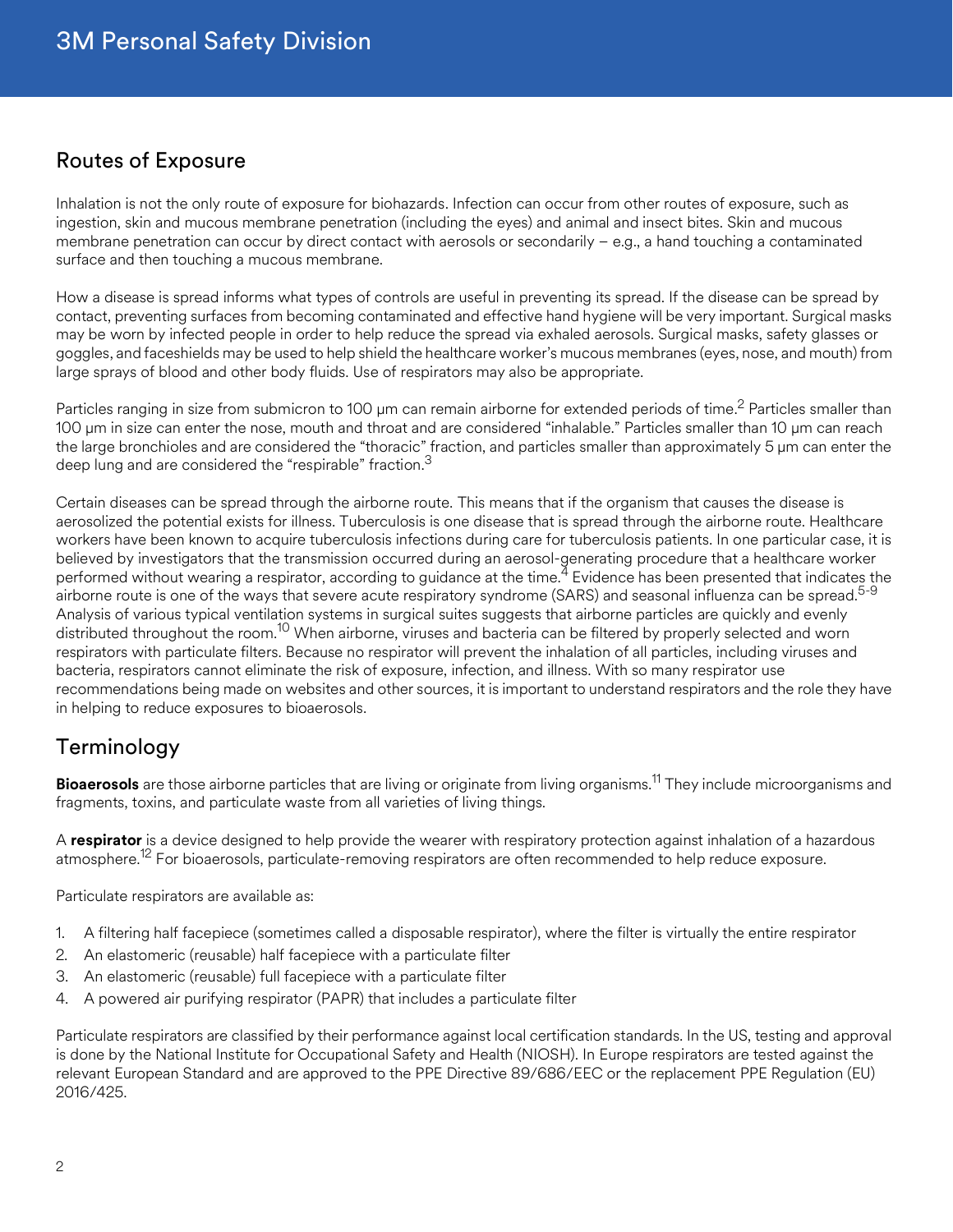Filtration efficiency is one of the performance parameters evaluated for certification. Table A contains some of the minimum filtration efficiency requirements according to US, Europe and China standards. There are many test variables that affect performance such as type of aerosol, particle size, flow rate, whether the aerosol has been charge-neutralized to the Boltzmann equilibrium state, etc. For a more detailed comparison of global filtering facepiece respirator regulations, see the [3M Technical Bulletin - Comparison of FFP2, KN95, and N95 and Other Filtering Facepiece Respirator Classes](https://multimedia.3m.com/mws/media/1791500O/comparison-ffp2-kn95-n95-filtering-facepiece-respirator-classes-tb.pdf).

| <b>Standard</b>                      | <b>Classification</b>      | <b>Filter Efficiency</b> |
|--------------------------------------|----------------------------|--------------------------|
| NIOSH 42 CFR 84 (US)                 | N95                        | $\geq 95\%$              |
| NIOSH 42 CFR 84 (US)                 | N99                        | ≥ 99%                    |
| NIOSH 42 CFR 84 (US)                 | N <sub>100</sub>           | ≥ 99.97%                 |
| EN 149:2001                          | FFP1 (filtering facepiece) | $\geq 80\%$              |
| EN 149:2001                          | FFP2 (filtering facepiece) | ≥ 94%                    |
| EN 149:2001                          | FFP3 (filtering facepiece) | ≥ 99%                    |
| EN 143:2000, EN 140:1999, EN136:1998 | P1 (elastomeric facepiece) | ≥ 80%                    |
| EN 143:2000, EN 140:1999, EN136:1998 | P2 (elastomeric facepiece) | ≥ 94%                    |
| EN 143:2000, EN 140:1999, EN136:1998 | P3 (elastomeric facepiece) | ≥ 99.95%                 |
| GB2626-2006                          | KN/KP90                    | $\geq 90\%$              |
| GB2626-2006                          | KN/KP95                    | $\geq 95\%$              |
| GB2626-2006                          | <b>KN/KP100</b>            | ≥ 99.97%                 |

**Table A.** Filtration Efficiency Requirements Per U.S., European, and China Standards

Please note that penetration of particles through the filter is only one of the possible sources of exposure to contaminants. Other potential sources such as faceseal leakage, leakage as a result of improper maintenance, or not wearing the respirator when necessary may contribute more to exposure than filter penetration. Each of these factors must be addressed and controlled. For example, all particulate respirators that are designed to seal to the face (including filtering facepiece respirators) can be fit tested using the saccharin or Bitrex™ qualitative fit test methods, or using appropriate quantitative fit test methods such as the ambient particle counting method using the TSI® PortaCount®. Wearers must be trained how to properly use and maintain their respirators and the importance of wearing them at all times during potential exposure.

Please also note that respirators help reduce exposure to airborne contaminants but do not prevent the inhalation of all particles. As a result, when properly selected, used and maintained, respirators can lower exposures to concentrations considered safe for most non-biological particles. However, they do not eliminate the risk of exposure, infection, or illness since safe exposure levels have not been established for biological particles. In many countries, types or classes of respirators are given an "assigned protection factor," or APF. APF is the expected ability of the respirator to reduce exposure when used according to an effective respiratory protection program. For example, an APF of 10 means that a respirator may reduce exposure by a factor of 10 (or 90%) when properly selected, used, and maintained. Therefore, even if a filter could be hypothetically 100% efficient, the expected amount of exposure reduction would be limited by the APF. Because no respirator will prevent the inhalation of all particles, none can entirely eliminate the risk of exposure, infection, and illness.

For more information on the proper selection, use, and maintenance of respiratory protection, please see the United States (US) OSHA standard for respiratory protection (29 CFR 1910.134), EN 529 Respiratory protective devices: Recommendations for selection, use, care and maintenance  $-$  Guidance document,<sup>13</sup> or any applicable local standards and guidance.

A surgical mask is an infection control device designed to help prevent the spread of infection from the wearer's exhaled breath to potentially susceptible persons.<sup>14</sup> A surgical mask may help reduce contamination of the environment by providing a barrier for large droplets expelled by the wearer. However, since surgical masks are not tested in the same way as respirators, any "filtration efficiency" claims cannot be directly compared to those for a respirator.<sup>15-16</sup> A surgical mask may also be tested for its ability to reduce exposure of the wearer against fluid splashes or high velocity streams. Most surgical masks are not designed to seal tightly to the face, and research has shown that they do not achieve the level of contaminant reduction provided by a NIOSH-certified respirator.<sup>16-17</sup> This has been found to be true both in laboratory studies<sup>16</sup> and in healthcare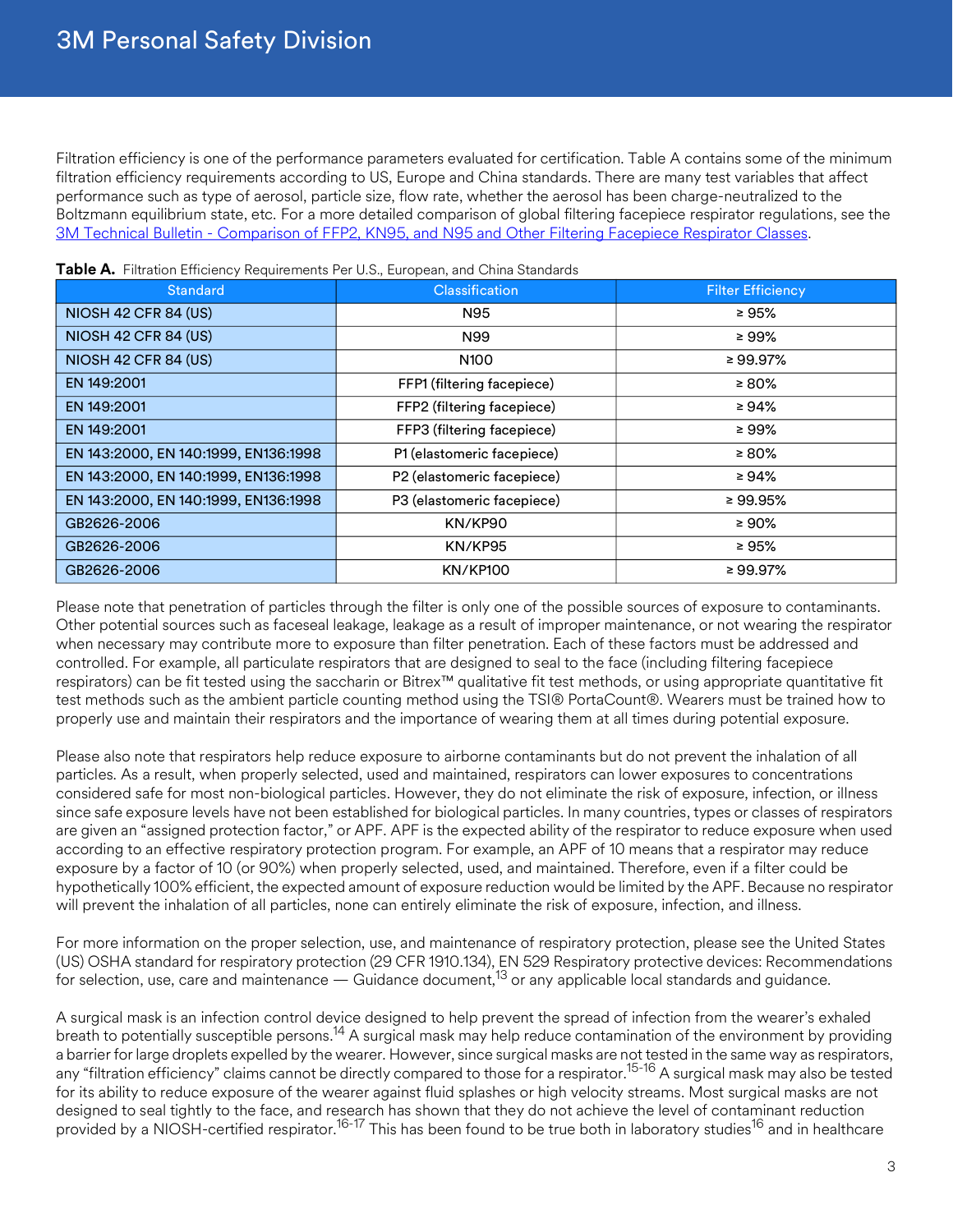workplaces.<sup>17</sup> When infection rates were tracked among workers who wore N95 respirators, workers who wore medical masks, and workers who wore neither, N95 respirators were found to be significantly protective against bacterial and viral infections, while surgical masks were not.<sup>17</sup> Surgical masks have not been assigned protection factors by OSHA and should not be relied upon to help reduce exposure to inhalable airborne particles. For a more detailed comparison, see the 3M [Technical Bulletin - Respirators and Surgical Masks: A Comparison](http://multimedia.3m.com/mws/media/957730O/respirators-and-surgical-masks-contrast-technical-bulletin.pdf).

In a few cases, a certified respirator may also have the attributes of a surgical mask. These are sometimes referred to as "Surgical Respirators." These products can help block large droplets expelled by the wearer, but also have been shown to have efficacy at filtering smaller particles and are designed to fit tightly to the face. Because of the additional use as a respirator, this type of surgical mask (i.e. surgical respirator) must also be fit tested. For an exploration of additional information concerning when surgical N95 respirators may be needed, see 3M Technical Bulletin- Surgical N95 vs. Standard N95 – [Which to Consider?](https://multimedia.3m.com/mws/media/1794572O/surgical-n95-vs-standard-n95-which-to-consider.pdf) 

## **Filtration**

A number of questions have been raised regarding the use of respirators against biological agents. The primary question is whether or not particulate respirators can filter small particles such as fungal spores (2 to 5 μm), bacteria (0.3 to 10 μm), or viruses (0.02 to 0.3 μm).17 The physical size of various organisms is shown in Table B. As noted previously, biological organisms may be carried on other particles including dust, blood, saliva, etc.

Droplets generated from coughing, sneezing and talking will quickly dry in the air to form droplet nuclei. Droplet nuclei generated from coughs, sneezes, and speaking have been found to range from submicron to over 20 microns.<sup>18-19</sup> Influenza viruses, and other viruses, have been collected from exhaled breath.<sup>20</sup> It is thought that droplet nuclei that contain Mycobacterium tuberculosis may range from less than 1 μm to greater than 5 microns.21-22 Airborne particles containing influenza viruses have been sampled from the air of hospital rooms containing influenza patients and found to be in the size range from less than 1 µm to greater than 4 µm.<sup>5</sup> Understanding filtration mechanisms can help answer whether or not these particles can be filtered by particulate respirators.

Many particulate respirators use a non-woven fibrous filter media to capture particles. Fibers ranging in size from less than 1 μm up to 100 μm in size crisscross to form a web of many layers which is mostly air due to the spaces between the fibers. It is these spaces between fibers that allow for breathability. Particles are trapped, or captured, when flowing through the layers of filter media, and that capture can happen through several different mechanisms. These are gravitational settling, inertial impaction, interception, diffusion, and electrostatic attraction.<sup>1</sup>

| Microorganism (common name or disease)          | Physical Size (µm)                         |
|-------------------------------------------------|--------------------------------------------|
| Hepatitis virus (Hepatitis B)                   | $0.042 - 0.047$                            |
| Adenovirus (respiratory infections)             | $0.07 - 0.09$                              |
| Filoviruses (Ebola)                             | 0.08 diameter<br>0.79 - 0.97 length        |
| Bunyaviridae (Hantavirus)                       | $0.08 - 0.012$                             |
| Orthomyxoviridae (Influenza A, B, & C)          | $0.08 - 0.012$                             |
| Coronaviridae (SARS-CoV, MERS-CoV & SARS-CoV-2) | 0.12                                       |
| Variola Virus (Smallpox)                        | 0.14 - 0.26 diameter<br>0.22 - 0.45 length |
| Mycobacterium tuberculosis (TB)                 | $< 1$ to $> 5$ diameter                    |
| Bacillus anthracis spore (Anthrax infection)    | $1.0 - 1.5$ diameter                       |

#### **Table B.** Size of Various Microorganisms

To understand how a particle is captured, one must first consider the movement of air through the filter media. The path of the air around a fiber may be described in terms of imaginary streamlines. Any particle carried by the air may or may not stay within the streamlines depending largely upon the particle's size (aerodynamic diameter).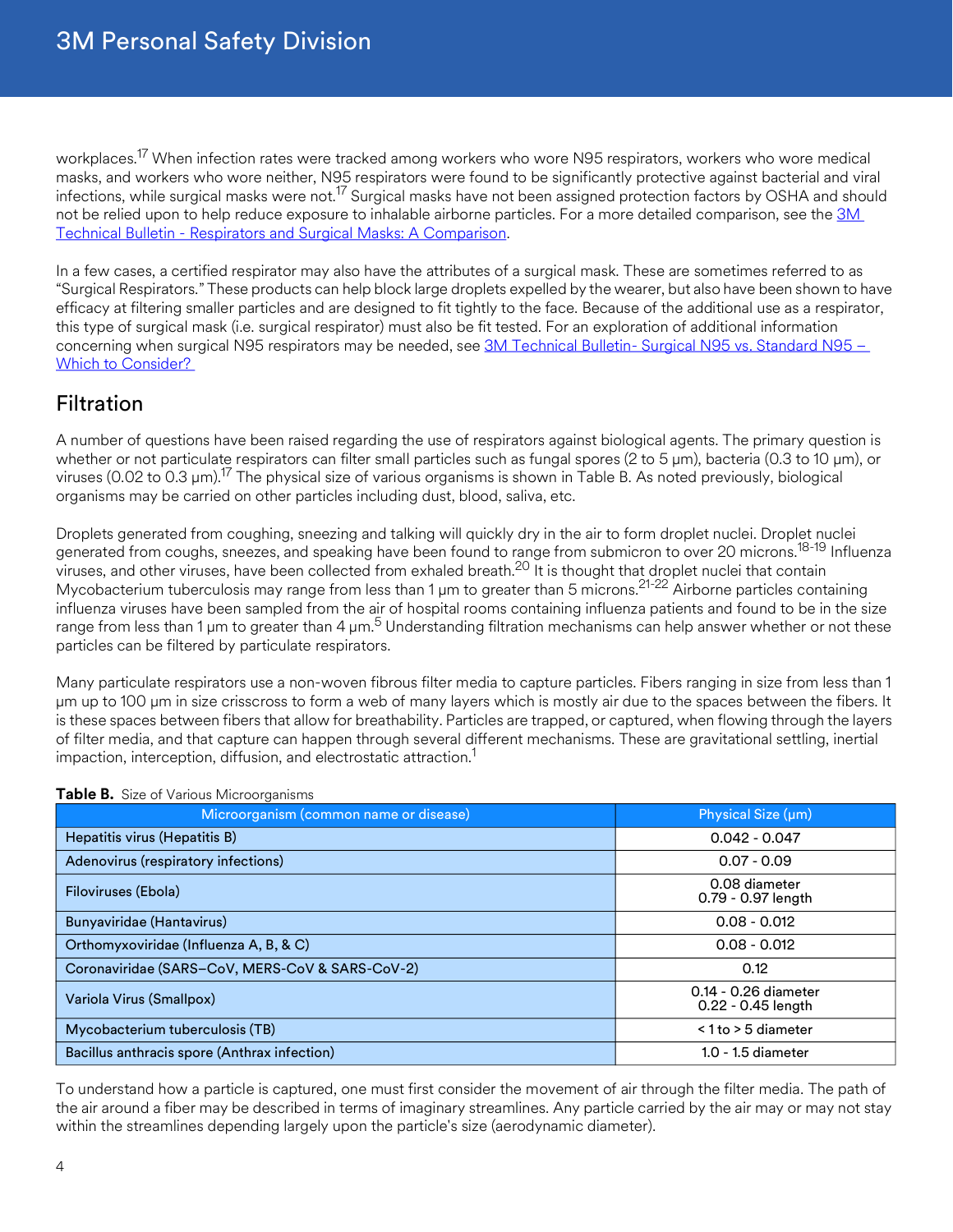Very large particles (> 100 μm) in slow moving airstreams may settle out due to gravity. However, most respirable particles are too small for this mechanism. Respirable particles above 0.6 μm in diameter are typically captured efficiently by interception and inertial impaction.<sup>23</sup> Inertial impaction occurs when a particle cannot follow an air streamline around a fiber because of its inertia and instead impacts into the fiber. In the interception mechanism, the particle holds to the streamline, but that streamline will naturally bring the particle close enough to come in contact with the fiber. In contrast, diffusion is typically very efficient for particles smaller than 0.1 μm. Random movements of air molecules collide with these very small particles and cause them to wander across streamlines until they come in contact with a fiber.

Because of the various mechanisms by which particulate filtration occurs, the smallest particles are typically not the most difficult to filter. Most particulate filters have a region of lower filtration efficiency somewhere between 0.05-0.5 μm.<sup>1</sup> Particles in this range are large enough to be less effectively captured by diffusion and are also small enough to be less effectively captured by interception or impaction. The most penetrating particle size (MPPS) will depend on the filter media, air flow, and electrostatic charge on the particle. Filters that use electrostatic attraction may have a MPPS shifted to a slightly smaller size range.

An often-expressed question is whether biological aerosols are captured by respirator filters the same as non-biological aerosols. Due to concerns on the efficacy of respirator filters for Mycobacterium tuberculosis (TB), many studies have been conducted using bioaerosols. These filter evaluations were conducted over a range of test conditions (flow, humidity), biological species representing various shapes (spheres, rod, and rod/sphere shape) and sizes, filter performance levels and varying filter media (mechanical and electret; polypropylene and fiberglass). These experiments<sup>24-29</sup> found no significant difference in the filtration of biological aerosols and non-biological aerosols with similar physical properties – in other words, filtration efficiency is based on particle size rather than the nature of the particle's origin.<sup>30-33</sup> Spherical particles were found to be usually more penetrating than rod-shaped particles with equivalent aerodynamic diameter over a range of particle sizes. Studies in which researchers challenged NIOSH-approved N95 and P100 filtering facepiece respirators and filter cartridges with viable virus aerosols – including H1N1 influenza aerosols – indicated that respirators capture viable H1N1 influenza and other virus aerosols as well as or better than their respective N95 or P100 filtration efficiency rating.30-31 Other studies have investigated the filtration efficiency of respirator filters challenged with nanometer-sized particles. These studies have found that NIOSH-approved respirators show filtration efficiencies similar to what would be expected based on their approval category.34, 35 Where penetrations have slightly exceeded 5%, the results were not statistically significantly higher than 5%.35

The effectiveness of approved respirators against biological aerosols and the impact of most penetrating particle size can be seen in Figures 1 and 2. The filtration efficiencies against aerosols containing two different types influenza virus particles (H1N1 and H5N1) were measured for five different models of 3M filtering facepiece respirators. Testing was conducted at the University of Nebraska Medical Center in collaboration with 3M.<sup>36-38</sup> The products tested included respirators with NIOSH N95 approval (US) and with EN149 FFP2 and FFP3 approvals (Europe). Previous research has shown that, for 3M filtering facepiece respirators, European FFP2-approved products have equivalent or slightly higher filtration efficiencies than NIOSH N95-approved products.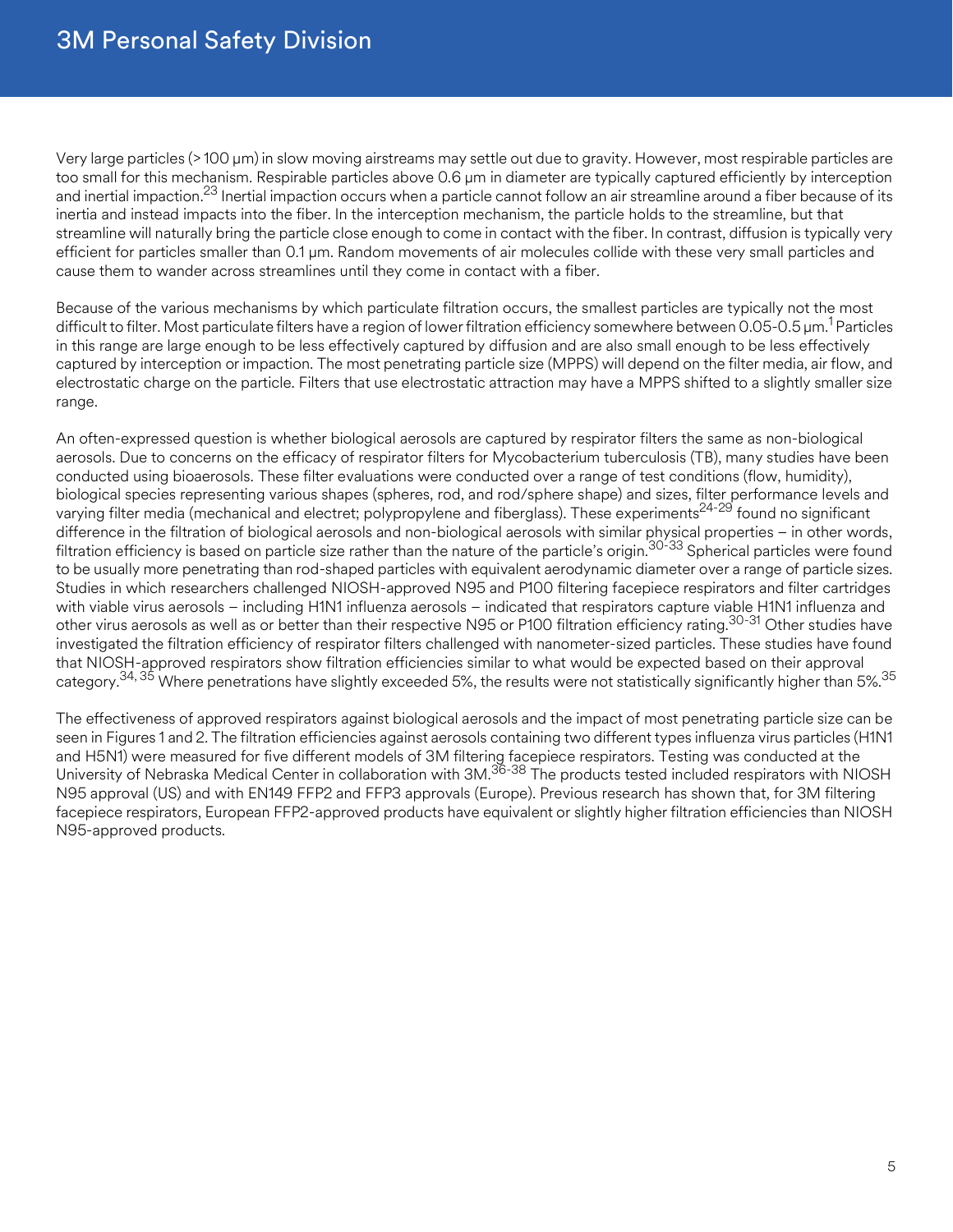## 3M Personal Safety Division

**Figure 1.** Filtration Efficiency of Four 3M Filtering Facepiece Respirators at 85 Liters per Minute Against an Aerosol Containing H1N1 Virus Particles.



**Figure 2.** Filtration Efficiency of Four 3M Filtering Facepiece Respirators at 85 Liters per Minute Against an Aerosol Containing H5N1 Virus Particles



Three different filtration efficiency values are depicted in Figures 1 and 2 for each respirator model. Overall particle filtration efficiency is the filtration efficiency for particles of all sizes in the influenza virus test aerosol, ranging from less than 0.010 µm to approximately 0.5 µm. Particle filtration efficiency at most penetrating particle size (MMPS) is the filtration efficiency for those particles in the influenza virus test aerosol which represented the most penetrating size, typically about 0.04 µm for the tested respirators. Finally, virus filtration efficiency is the filtration efficiency for virus particles based on a quantitative reverse transcription-polymerase chain reaction (qRT-PCR) assay for the influenza HA gene.

All of the respirator models tested show high overall particle filtration efficiency and virus particle filtration efficiency ( $\geq 98\%$ ). As would be expected, the filtration efficiency at the most penetrating particle size for each of the respirator models is lower than the corresponding overall particle filtration efficiency. However, each respirator model tested still had high filtration efficiency at the most penetrating particle size ( $\geq$  95%). The respirator model demonstrating the highest filtration efficiencies was the 3M 1873V, which has an EN149 FFP3 approval. This higher filtration performance is expected as the FFP3 approval has a higher filtration performance requirement.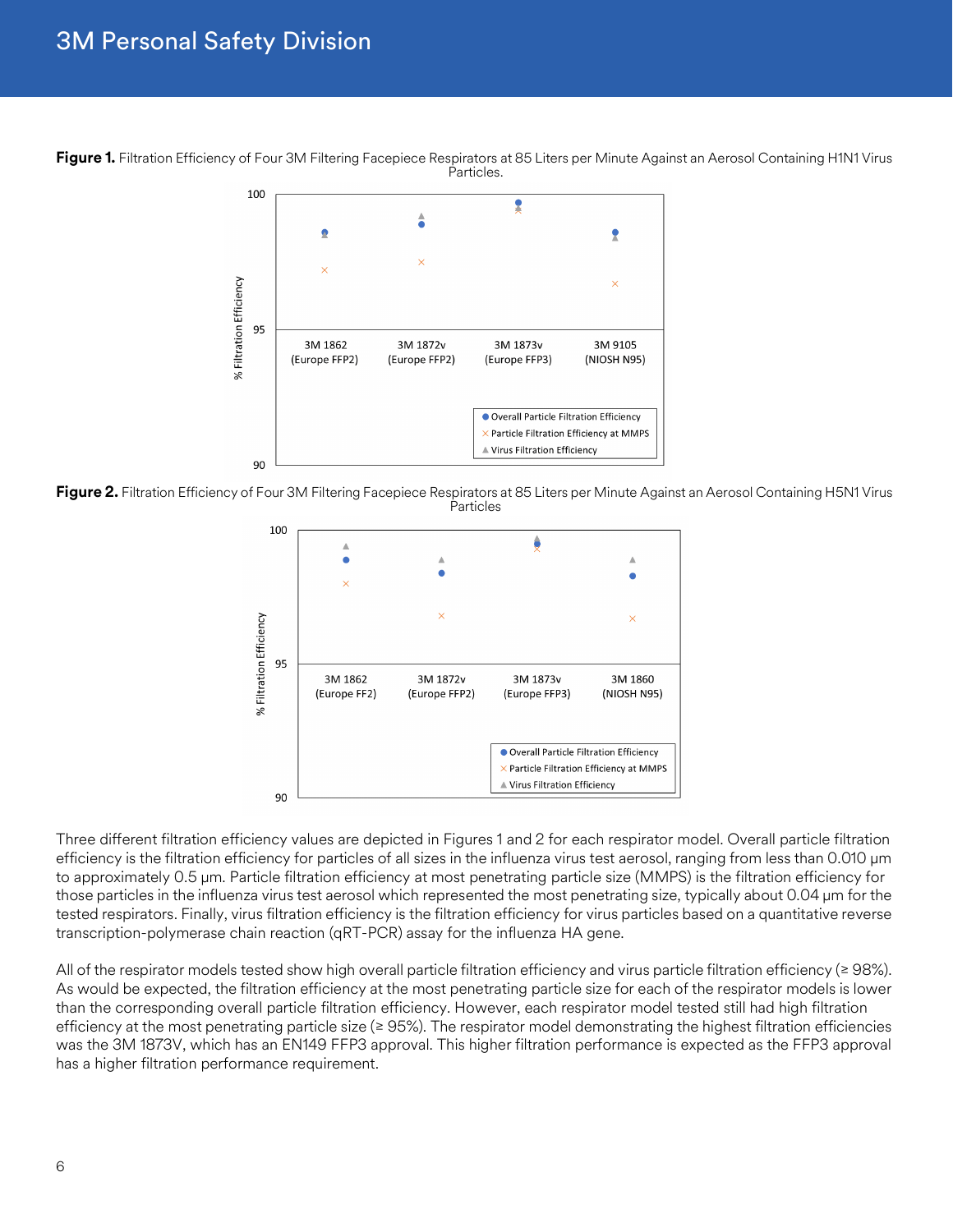Filtration claims, especially regarding bioaerosols, can be complex. To help you maximize your level of protection, make sure to use a respirator that has been tested and approved per all applicable local regulations. And, as mentioned above, filtration efficiency is just one of the required components that needs to be considered when selecting and using a respirator.

## Microorganism Survival on Filters

Another area of interest is regarding the survival of microorganisms on respirator filters. This could impact storage and handling procedures. Several studies have been conducted regarding survival on filters. Over 18 types of respirator filters and five surgical masks have been studied using several types of microorganisms followed by storage at various humidities.<sup>39-43</sup> In these studies the filters were typically loaded with the microorganisms at experimental concentrations that were higher than those typically expected in most work environments.

The polypropylene filters used in these studies were then checked for survival of microorganisms ranging from immediately after loading to as many as 28 days later, depending on the experiment. These studies found there were surviving organisms immediately after loading and that they survived for varying lengths of time depending on the storage conditions of the study. Usually storage under high-humidity conditions was the most favorable for long term survival. However, these storage conditions are not typical of respirator storage practices in most respirator programs. Storing filtering facepieces used against bioaerosols in resealable plastic bags may be inappropriate, since the filters may be moist from use, and storage in plastic will keep the humidity level high.

One of these studies looked for migration of the organism to the inside of the filtering facepiece respirator and concluded that respirators may be reused over time with little risk of internal contamination, even after a week's time, provided the respirator is carefully handled and stored (handled by non-filter components, e.g., straps).<sup>42</sup> The investigators felt any internal contamination from environmental bacteria was due to handling (removal from bag to sample).

One study looked at two high efficiency filters with varying percentages of cellulose.<sup>43</sup> These filters were inoculated with Stachybotrys atra and stored at relative humidity (RH) as high as 100% for 86 days. S. atra grew and produced toxins on these cellulose filters at the high RH conditions. Again, these conditions are not typical during most normal respirator use and storage.

These concerns have prompted some to state that a traditional filter without a nanoparticle coating of a biocide would turn into a breeding ground for a virus or bacterial agent. The studies mentioned above do not support this claim. While it may be relatively easy to load a filter with a biocide, determining its efficacy is more difficult. Close examination of the claim needs to be made. Claims often relate to protection of the product, such as from microbial decay rather than protection of the wearer. Many countries require that a product claim of biocidal effectiveness for protecting the wearer must be in compliance with local regulations. In the US, claims are regulated by the Environmental Protection Agency (EPA). In Europe, claims must be in compliance with the Biocide Product Regulation (EU) (528/2012). If the claims have not been approved or are not in compliance, they may be inappropriate. Very little peer-reviewed research has been conducted on respirators that currently claim antimicrobial properties.

One investigation of respirators incorporating antimicrobial-treated filter media found that there was non-detectable or no effect on the viability of penetrating particles.<sup>44</sup> Another study found an insignificant difference in the fractions of surviving organisms captured on untreated filters and those filters treated with iodine and similar environmental conditions.<sup>45</sup>

Having the filter treated with a biocide may only be beneficial in extending the useful life of the filter. While most of the virus would be deposited on the filter as a result of breathing through the filter, bioaerosols may also be deposited on the straps, exhalation valve cover (if present), and nose clips etc. Thus caution in handling the respirator must still be taken and a biocide filter treatment may not prevent the spread of disease by contact with these respirator components.

Overall, these studies suggest careful consideration for filter handling, reuse and respirator disposal, especially where the organism can be spread by contact. Precautionary measures might include the use of gloves and washing hands after handling the respirator. For organisms transmitted only by inhalation, respirator handling may not be critical. One investigator suggested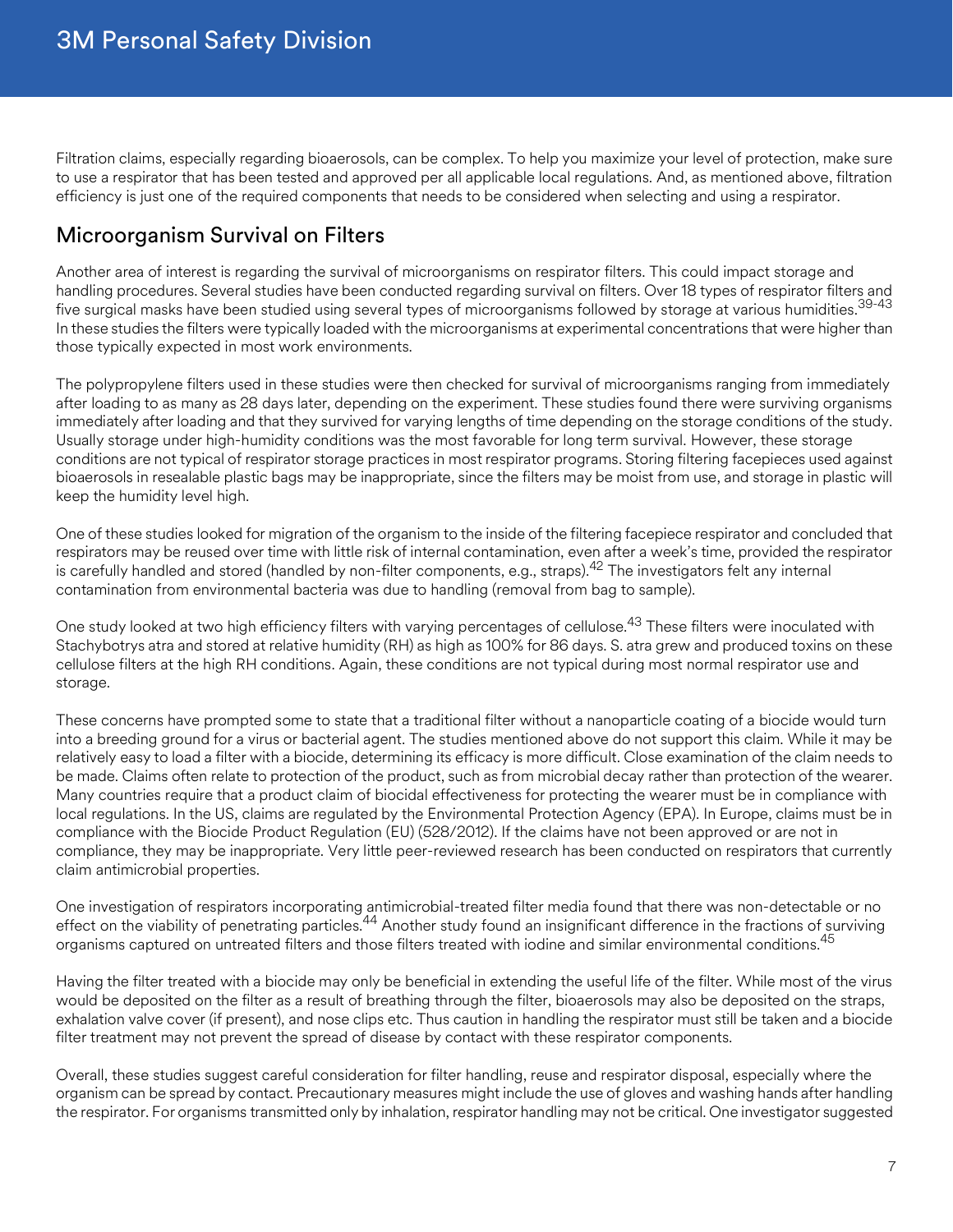training for respirator users might be necessary to recognize when exposures would require immediate disposal of respirators.<sup>44</sup>

## Reaerosolization of Microorganisms Collected on Respirator Filters

Once a particle is captured on a filter fiber, it will adhere to the fiber due to Van der Waals forces. Therefore, filters are generally good collectors of small particles. In contrast, reaersolization is the process by which any aerially deposited material on the filter can be re-suspended into the air. It could be hypothesized to happen if there was high air flow back through the filter such as if the wearer were to cough or sneeze while wearing the respirator. In this regard, one experiment investigating this possibility used three microorganisms and two surrogate particles [NaCl and Polystyrene latex (PSL) particles] of various size ranges from 0.6 µm to 5.10 µm.<sup>46</sup> They were loaded onto three models of filtering facepiece particulate respirators. The reentrainment velocity was 300 cm/sec. Reaerosolization was significant only for larger test particles (3 and 5 μm) into dry air. There was no reaerosolization when the RH levels were greater than 35%. These authors concluded that reaerosolization of collected TB bacteria and other particles less than a few microns in size is insignificant at conditions encountered in respirator wear. They also speculated that the conclusions were valid for other fibrous filters as well.

In a second study, investigators used 1µm PSL particles to simulate anthrax spores.<sup>47</sup> Two models of filtering facepiece particulate respirators were loaded with approximately 20 million particles. The respirators were then dropped three feet onto a hard surface. The amount released ranged from 0 to 0.5% and the average release measured 0.16% and 0.29% for the two models tested. While this loading represents a much higher degree of loading than would be expected in typical work environments, this study indicates a small, but consistent fraction of 1 um particles captured by a respirator filter may be released into the air. These results suggest caution in handling and disposing of respirators contaminated with anthrax spores.

## Selection and Use

When respiratory protection is used to reduce exposures to bioaerosols, the user should select a certified/approved particulate respirator according to recommendations from CDC, WHO or applicable local authorities. Remember that the NIOSH particulate filter rating does not include faceseal leakage – only filter penetration. European EN performance standards do include a Total Inward Leakage performance requirement, however, these are not necessarily good indicators of product performance in the workplace. Therefore, the assigned protection factor must be considered to ensure the expected reduction in respiratory exposure is adequate for your intended application.

Once a respirator has been selected, a continuing, effective respiratory protection program as specified by applicable local regulations must be implemented. This includes training on the respiratory hazards, as well as the respirator fit testing, maintenance, disposal, etc. Of course, all respirators must be used in accordance with the applicable user instructions.

## References

- 1. Hinds, W.C.: Aerosol Technology: Properties, Behavior and Measurement of Airborne Particles. New York: John Wiley & Sons, 1999.
- 2. Lenhart, S.W., Seitz, T., Trout, D. and N. Bollinger. Issues affecting respirator selection for workers exposed to infectious aerosols: emphasis on healthcare settings. Applied Biosafety. 9(1):20-36; 2004.
- 3. American Conference of Governmental Industrial Hygienists (ACGIH). Threshold Limit Values for Chemical Substances and Physical Agents and Biological Exposure Indices. ACGIH. 2009.
- 4. Holden, K.L. Unmasking leading to a healthcare worker Mycobacterium tuberculosis transmission. Journal of Hospital Infection. 100(4): e226-e232, 2018.
- 5. Blachere, F.M., Lindsley, W.G., Pearce, T.A., Anderson, S.E., Fisher, M., Khakoo, R., Meade, B.J., Lander, O., Davis, S., Thewlis, R.E., Celik, I., Chen, B., and D.H. Beezhold. Measurement of airborne influenza virus in a hospital emergency department. Clinical Infectious Diseases. 48:438-40; 2009.
- 6. Stelzer-Braid, S., Oliver, B.G., Blazey, A.J., Argent, E., Newson, T.P., Rawlinson, W.D. and E.R. Tovey. 2009. Exhalation of respiratory viruses by breathing, talking and coughing. Journal of Medical Virology. 81:1674-1679.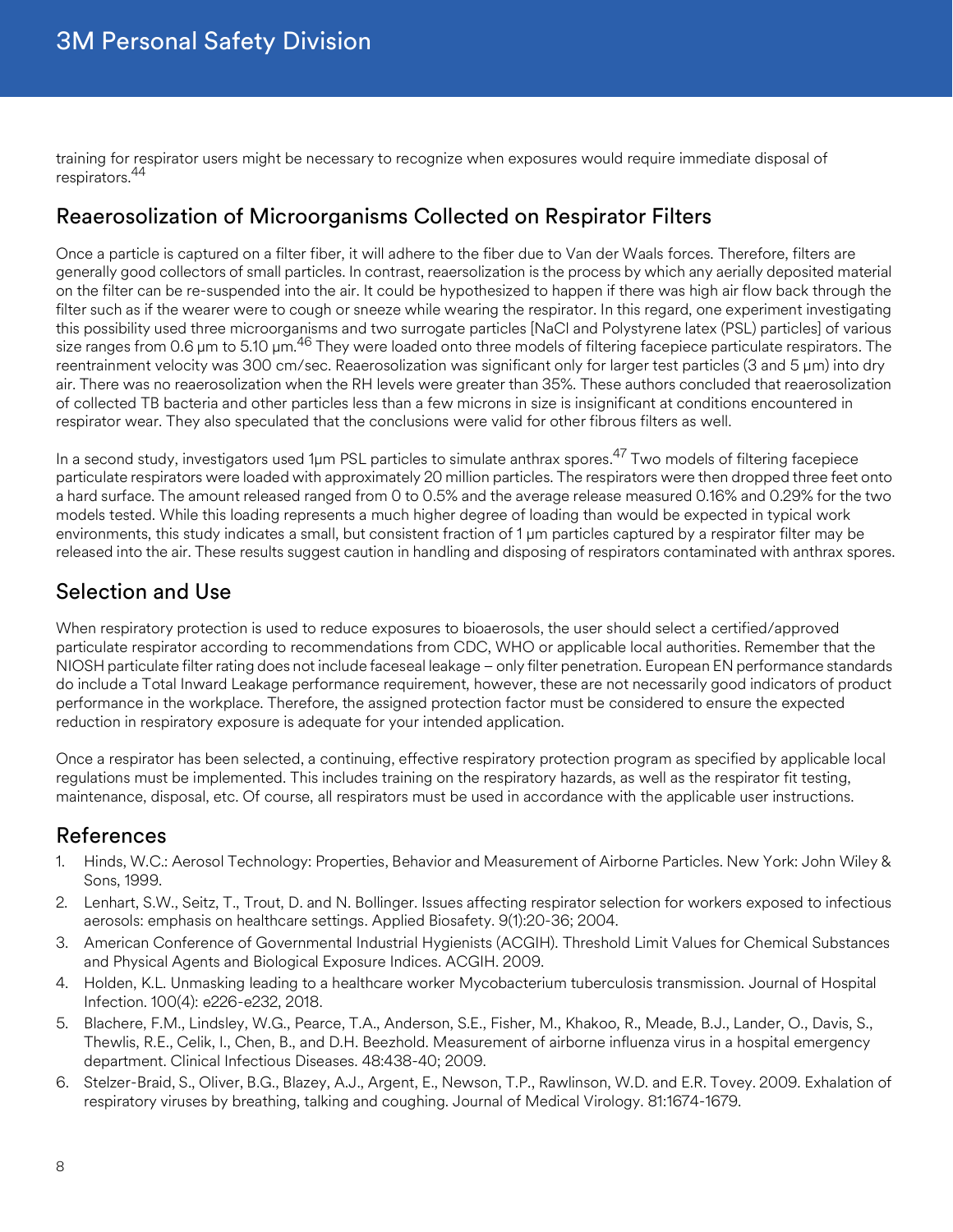## 3M Personal Safety Division

- 7. Tellier, R. Aerosol transmission of influenza A virus: a review of new studies. J.R. Soc. Interface. 6(Suppl 6): S783–S790; 2009.
- 8. Yu, I.T.S., Wong, T.W., Chiu, Y.L., Lee, N. and Y. Li. Temporal-spatial analysis of Severe Acute Respiratory Syndrome among hospital inpatients. Clinical Infectious Diseases. 40:1237-1243; 2005.
- 9. Yu., I.T.S., Li, Y., Wong, T.W., Tam, W., Chan, A.T., Lee, J.H.W., Leung, D.Y.C., and T. Ho. Evidence of airborne transmission of the Severe Acute Respiratory Syndrome Virus. The New England Journal of Medicine. 350(17): 1731-1739; 2004.
- 10. Memarzadeh F, Manning AP. Comparison of operating room ventilation systems in the protection of the surgical site. ASHRAE Transactions. 2002;108(2):3–15
- 11. American Conference of Governmental Industrial Hygienists: Bioaerosols Assessment and Control, J. Macher (ed.), Cincinnati, OH: American Conference of Governmental Industrial Hygienists, 1999.
- 12. EN 132:1999. Respiratory Protective Devices Definitions of terms & pictograms.
- 13. EN 529:2005. "A Guide to Respiratory Protective Equipment." 2010. Health and Safety Authority. www.hsa.ie.
- 14. American Industrial Hygiene Association: Biosafety Reference Manual, 2nd ed., P.A. Heinsohn, R.R. Jacobs, and B.A. Concoby (eds.), Fairfax, VA: American Industrial Hygiene Association, 1996.
- 15. Rengasamy, S., Miller, A., Eimer, B.C. and R.E. Shaffer. Filtration performance of FDA-cleared surgical masks. Journal of the International Society for Respiratory Protection. 26:54-70; 2009.
- 16. Oberg, T. and L. Brosseau. Surgical mask filter and fit performance. American Journal of Infection Control. 36(4):276-282; 2008.
- 17. MacIntyre, C.R., Wang, Q., Rahman, B., Seale, H., Ridda, I., Gao, Z., Yang, P., Shi, W., Pang, X., Zhang, Y., Moa, A., and D.E. Dwyer. Efficacy of face masks and respirators in preventing upper respiratory tract bacterial colonization and co-infection in hospital healthcare workers. Preventive Medicine. 62:1-7; 2014.
- 18. Cole, E.C. and C.E. Cook: Characterization of Infectious Aerosols in Health Care Facilities: An aid to Effective Engineering Controls and Preventive Strategies. American Journal of Infection Control. 26:453-64; 1998.
- 19. Morawska L, Johnson GR, Ristovski ZD,Hargreaves, M,Mengersen K, Corbett S, Chao CYH, Li Y, and D. Katoshevski. Size distribution and sites of origin of droplets expelled from the human respiratory tract during expiratory activities. J Aerosol Sci 40:256–269; 2009.
- 20. Stelzer-Braid, S., Oliver, B.G., Blazey, A.J., Argent, E., Newsome T.P., Rawlinson, W.D., and E. R. Tovey. 2009. Exhalation of Respiratory Viruses by Breathing, Coughing, and Talking. J Med Virol. 81:1674-1679; 2009.
- 21. Centers for Disease Control and Prevention. Guidelines for Preventing the Transmission of Mycobacterium Tuberculosis in Heath-care Facilities. MMWR Morb. Mortal Wkly. Rep. 43 (RR-1—RR-13); 1994.
- 22. Fennelly, K.P. et al.: Cough-Generated Aerosols of Mycobacterium Tuberculosis: A New Method to Study Infectiousness. Am. J. Resp. Crit. Care. 169:604-609; 2004.
- 23. Lee, K.W. and B.Y.H. Liu. On the Minimum Efficiency and the Most Penetrating Particle Size for Fibrous Filters. Air Pollution Control Association Journal. 30(4): 337-381; 1972.
- 24. Chen, S.K., Vesley, D., Brosseau, L.M., and J. H. Vincent. Evaluation of single-use masks and respirators for protection of health care workers against mycobacterial aerosols. Am. J. Infect. Control. 22:65-74; 1994.
- 25. Brosseau, L.M., McCullough, N.V. and D. Vesley. Mycobacterial aerosol collection efficiency of respirator and surgical mask filters under varying conditions of flow and humidity. Appl. Occup.Environ. Hyg. 12(6):435-445; 1997.
- 26. McCullough, N.V., Brosseau, L.M. and D. Vesley. Collection of three bacterial aerosols by respirator and surgical mask filters under varying conditions of flow and relative humidity. Ann. Occup. Hyg. 41(6):677-690; 1997.
- 27. Qian, Y., Willeke, K., Grinshpun, S.A., Donnelly, J. and C.C. Coffey. Performance of N95 respirators: Filtration efficiency for airborne microbial and inert particles. AIHA Journal. 59:128-132; 1998.
- 28. Willeke, K., Qian, Y., Donnelly, J., Grinshpun, S.A. and V. Ulevicius. Penetration of airborne microorganisms through a surgical mask and a dust/mist respirator. AIHA Journal. 57:348-355; 1996.
- 29. Richardson, A.W., Eshbaugh, J.P, Hofarce, K.C. and P.D. Gardner. Respirator Filter Efficiency Testing against Particulate and Biological Aerosols under Moderate to High Flow Rates. ECBC-CR-085; 2006.
- 30. Garner, P.D., Eshbaugh, J.P., Harpest, S.D., Richardson, A.W., and K.C. Hofacre. Viable viral efficiency of N95 and P100 respirator filters at constant and cylclic flow. J Occ. Environ. Hyg.10(10):564-572; 2013.